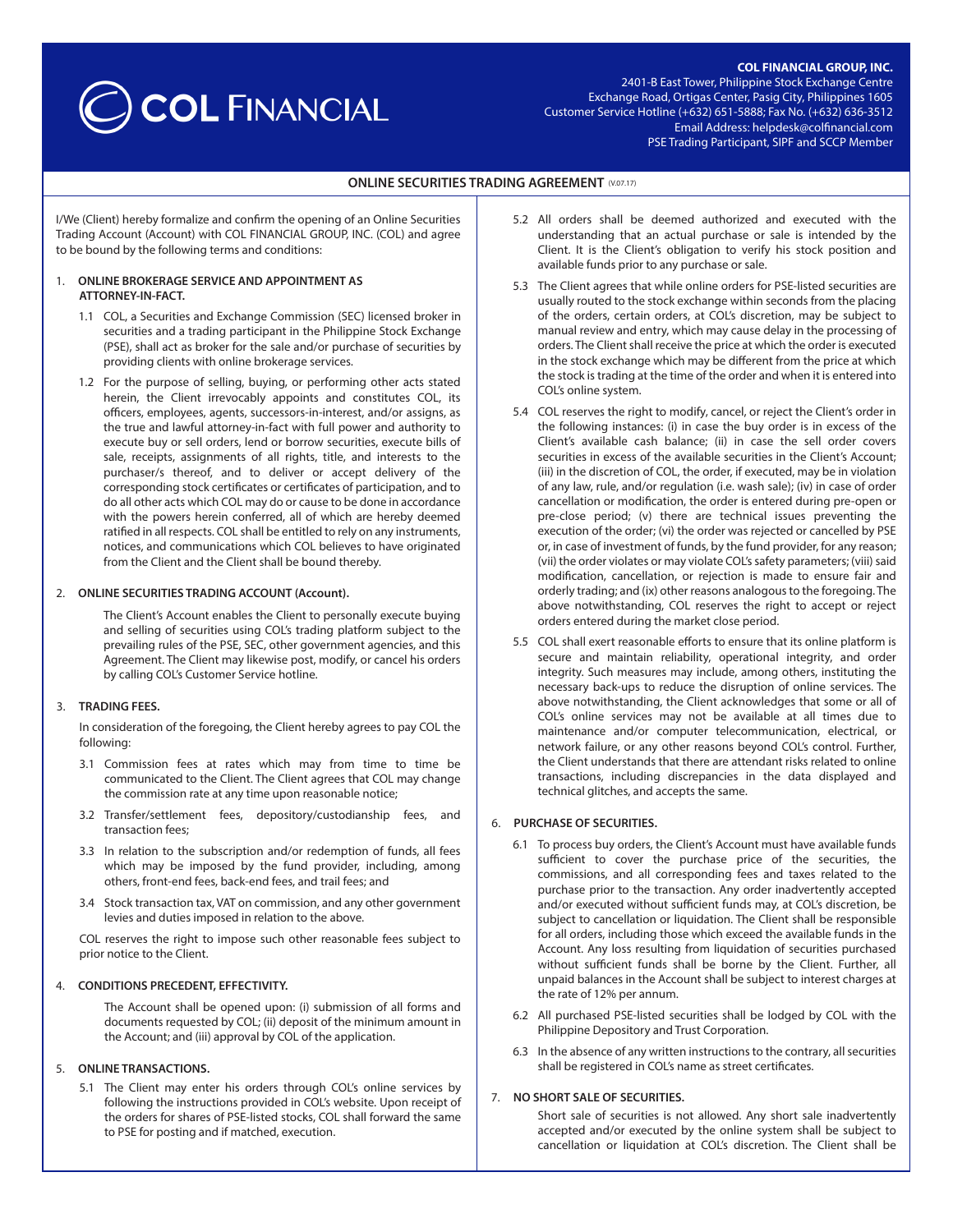responsible for all orders, including those which exceed the available stock positions in the Account.

## 8. **PAYMENTS AND WITHDRAWALS.**

- 8.1 All payments shall be made by cash, checks, bank drafts, or telegraphic transfers, which shall either be delivered to COL's office or deposited and credited to a designated bank account of COL. The Client's Account shall not be credited with any deposited funds until COL receives cleared funds in the amount stated in the deposit form, less bank charges, if any.
- 8.2 The Client shall immediately inform COL if funds are erroneously credited in the Client's Account. The Client further authorizes COL to: (i) debit the Account the necessary amount to correct the error; and (ii) at its discretion, cancel, or liquidate any transaction executed using erroneously credited funds. The Client agrees to shoulder all costs, losses, and damages in relation to the same.
- 8.3 Any request for cash or stock withdrawals from Client's Account shall be made in writing and delivered personally or sent to COL's office by messenger, telefax, or email. A request sent by fax or email to deposit any cash credit with a particular bank of choice indicating therein the name of the bank and account number shall be subject to COL's approval, provided, that the Client shall assume all the risks or losses that may result thereto.
- 8.4 In case of a joint account, the Client agrees that: (i) in case of withdrawal of funds, the check shall be made payable to the names of all account holders; (ii) instructions for "joint and" accounts should be signed by all account holders; (iii) in case of "joint or" accounts, while the instructions of one of the account holders shall bind all other account holders, the primary account holder, as identified in the Customer Account Information Form (CAIF), shall be the "senior" account holder whose instructions shall prevail over any conflicting instructions from the other account holder(s); provided, however, that COL reserves the right to require all account holders to sign any document/request; (iv) the Client holds COL free and harmless from any and all losses, damages, costs, penalties, fines, and taxes incurred as a result of action or inaction taken by COL in response to any instructions given by parties believed by COL to be authorized or unauthorized to give such instructions; and (v) in case of death of any of the parties, the surviving party/ies may only withdraw funds from the Account or close the Account after submission of the required documentation to COL proving compliance with applicable estate laws and regulations.

# 9. **DELIVERY OF CERTIFICATES.**

Without abrogating any of COL's rights and subject to any indebtedness of the Client, COL shall, upon appropriate demand, deliver the fully paid certificates unless delivery is prevented by circumstances beyond COL's control.

## 10. **INVESTMENT IN MUTUAL FUNDS AND TRUST FUNDS.**

Subject to applicable laws and regulations, the Client may invest in mutual funds or unit investment trust funds available for subscription in COL's platform. In case the Client wishes to invest in said funds, the Client agrees: (i) to complete all documentation required; (ii) to be bound by the terms and conditions of each fund, including those governing subscription and redemption; (iii) to pay all fees in relation to the investment in the funds; and (iv) that all references to the word "securities" in this Agreement shall be deemed to include such funds, all references to "buy", "buying", and "purchase" of such securities shall be deemed to include subscription to such funds, and all references to "sale", "sell", and "selling" of such securities shall be deemed to include redemption of such funds.

# 11. **WARRANTIES.**

11.1 The Client shall: (i) use COL's online service only in accordance with this Agreement; (ii) be the only authorized user of COL's service; (iii) be solely responsible under any and all circumstances for the use and confidentiality of the User ID and trading password; and (iv) execute orders in compliance with the SRC, PSE, CMIC rules, and other pertinent laws, rules, and regulations.

- 11.2 The Client shall enter online orders using his own internet software which orders are unsolicited and shall be Client's sole responsibility. The Client agrees to protect the User ID and trading password and shall maintain the security of whatever system is used to connect to the internet. The Client acknowledges that COL has done everything reasonable to provide secure transactions over the internet and shall not be responsible for any security failure of the internet.
- 11.3 The Client acknowledges that COL offers various ways of accessing the Account and undertakes to exert reasonable efforts in using these alternate methods to communicate with COL.
- 11.4 The Client acknowledges that all content found in COL's website and in any document published or any seminar given by COL are protected by Philippine law. Any data access granted by COL is made under the condition that such data can be used solely for helping the Client make personal investment decisions. Any unauthorized selling or sharing of this information, whether or not for profit, or any use of the same contrary to this provision shall result in the closure of the Client's account without prejudice to the Client's liability under contract and law.
- 11.5 For the Client's convenience, COL coordinated with third-parties for, among others, the remittance and transmittal of documents or funds. The Client acknowledges that: (i) it is Client's decision whether or not to avail of said third-party services; (ii) said third-party providers may impose fees to be shouldered by the Client; and (iii) said third-parties are not agents of COL and COL shall be responsible for such documents/funds only upon COL's actual receipt of the same and COL's responsibility for such documents/ funds shall cease upon transmittal of the same to the third-party provider designated by the Client.
- 11.6 The Client is aware that COL is a dealer in securities and complies with the "Customer First" policy as stated in the SRC.
- 11.7 In case of an in-trust-for (ITF) account, the Client warrants that the primary account holder: (i) is the legal guardian of the secondary account holder (beneficiary); (ii) is the owner of all assets to be placed in the Account; (iii) has set aside the assets in the Account for the beneficiary and agrees that ownership over the same shall automatically transfer to the beneficiary upon the primary account holder's death or when the beneficiary attains legal age, whichever comes first and in either case, upon payment of the corresponding taxes due thereon; (iv) undertakes to notify COL once the beneficiary reaches legal age, together with instructions as to the conversion of the account and that prior to such notification, COL has the right to take any action or inaction in response to any instructions given by the primary account holder; and (v) shall hold COL free and harmless from any and all losses, damages, costs, penalties, fines, and taxes incurred as a result of action or inaction taken by COL in response to any instructions given by the primary account holder in relation to the Account and the funds and/or securities therein.

# 12. **STOCK QUOTES AND RESEARCH INFORMATION.**

The Client acknowledges that stock quotes, news, and research information which include technical charts and financial data displayed by COL are provided for informational purposes and for personal use only. These data are obtained from sources believed to be reliable. COL does not guarantee the accuracy of these quotes and information and shall not be responsible for any loss or damage of whatever nature in connection with any trade made in reliance upon such quotes or information.

# 13. **NO INVESTMENT ADVICE.**

The Client hereby acknowledges that COL will not and does not provide legal, tax, or accounting advice or advice regarding the suitability or profitability of a security or investment, that COL's employees are not authorized to give any such advice and that the Client will not solicit or rely upon any such advice.

## 14. **AUTHORITY TO ATTEND & VOTE SECURITIES.**

COL shall, from time to time, inform the Client of upcoming stockholders' meetings of issuers and/or fund providers. The Client may, in the form and manner prescribed by COL, inform COL of his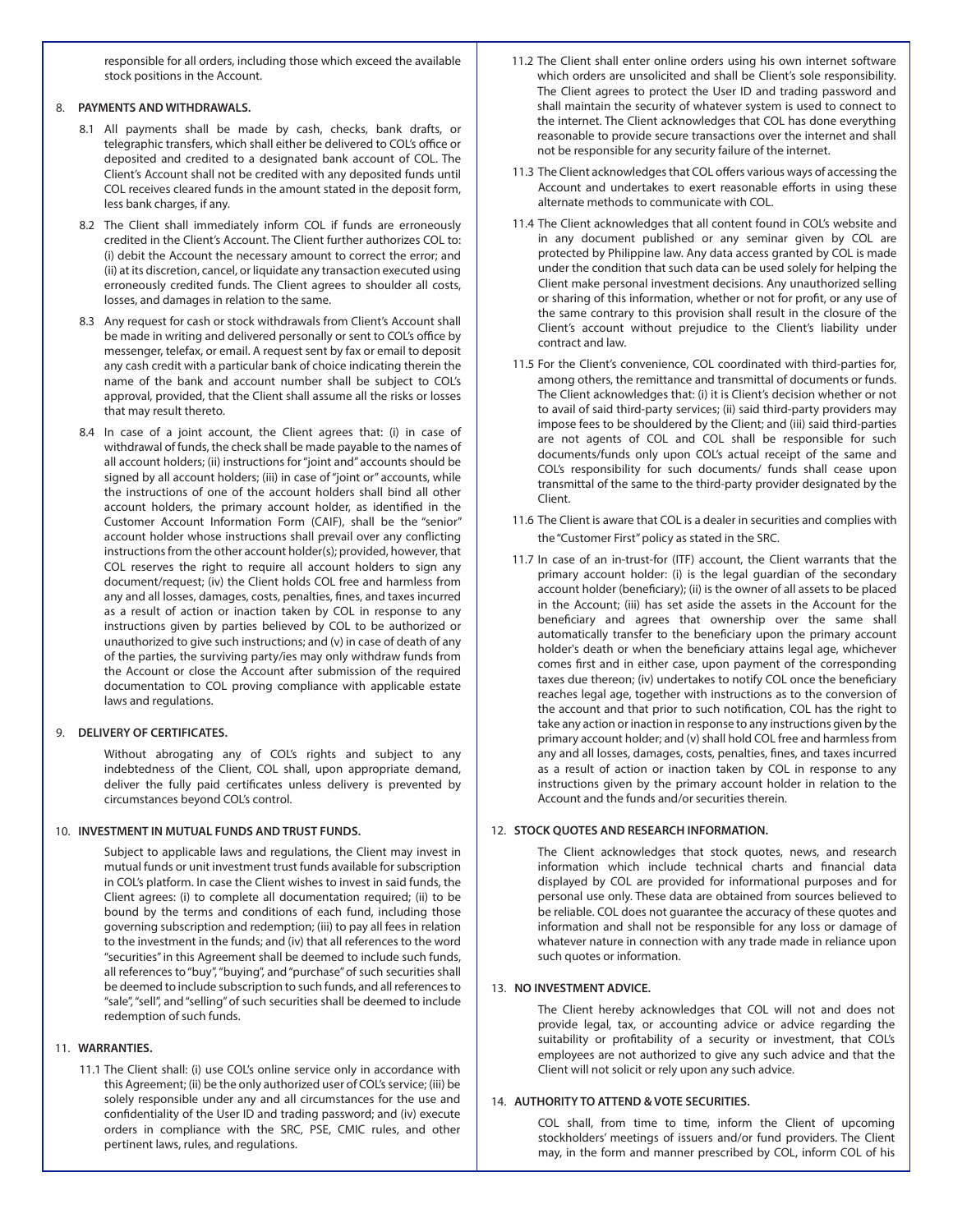intent to attend such meeting and vote his shares. Absent receipt by COL of such notice on or before the deadline specified, the Client hereby grants COL the authority to vote his securities as if owned by it.

## 15. **LIENS.**

COL shall have a continuing security interest in all securities and other property held by or through COL or its affiliates, as security for all liabilities and performance of all obligations to COL. COL may apply or transfer securities and other property interchangeably between accounts in which the Client may have an interest, at any time and without notice given. In the event of a breach or default of this Agreement, COL shall have all rights and remedies available to a secured creditor under any applicable law, in addition to its rights and remedies under this Agreement.

## 16. **SATISFACTION OF INDEBTEDNESS.**

The Client agrees to satisfy any indebtedness without need for demand, and to pay any debit balance remaining when the OSTA is closed, partially or totally.

## 17. **CONFIRMATIONS AND ACCOUNT STATEMENTS.**

On 1 February 2007, SEC granted COL exemptive relief from Securities Regulation Code (SRC) Rules 30.2- 2 and 52.1-8. Accordingly, COL shall furnish account statements and confirmations of all executed transactions on the day these are made by electronic mail sent to the email address appearing in COL's records. These shall be binding if no written objection is made by the next business day. The Client acknowledges that the validity of his objection to any such confirmation of transaction or account statement shall be determined solely by COL.

### 18. **DISCLOSURES.**

- 18.1 The Client shall strictly comply in a timely manner with all disclosure obligations as required under relevant laws, including, without limitation, Sections 18 and 19 of the SRC or amendments thereto, and its Implementing Rules and Regulations.
- 18.2 The Client understands that COL is a regulated entity and consents to the disclosure of the Client's information, including any electronic recording of online transactions, when requested by SEC, other regulatory entities, the proper courts, and any other government office. Listed companies and fund providers may also request for personal information (as defined in the Data Privacy Act (R.A. 10173) and its implementing rules and regulations [collectively, "Data Privacy Act"]) regarding their respective stockholders and, their shareholdings in the listed company or fund provider and the Client consents to the release of such data.
- 18.3 The Client is aware that COL is registered with the United States Internal Revenue Service and consents to COL's compliance with the requirements under the Foreign Account Tax Compliance Act (FATCA), as the same may be amended from time to time, and its implementing rules and regulations, including the disclosure of Client information.

#### 19. **ASSUMPTION OF RISKS.**

- 19.1 The Client fully accepts the risk for all orders entered and the trading decisions attendant thereto. The Client acknowledges that entering an order in his Account, whether online or otherwise, does not guarantee execution of the order, and as such, COL shall not be responsible for any order that is not executed.
- 19.2 The Client shall make his own investment judgments and decisions without reliance on COL and shall assume full and exclusive responsibility for all transactions in the Account. The Client agrees that COL shall have no liability in connection with any transactions in his Account, including his investment decisions
- 19.3 The Client acknowledges that **THE PRICE OF SECURITIES CAN AND DOES FLUCTUATE, AND ANY INDIVIDUAL SECURITY MAY EXPERIENCE UPWARD OR DOWNWARD MOVEMENTS, AND MAY EVEN BECOME VALUELESS. THERE IS AN INHERENT RISK THAT**

## **LOSSES MAY BE INCURRED RATHER THAN PROFIT MADE AS A RESULT OF BUYING AND SELLING SECURITIES.**

#### 20. **LIMITATION OF LIABILITY.**

- 20.1 COL, its affiliates, directors, officers, employees, and agents shall not be liable for losses resulting from a cause over which they do not have direct control including, but not limited to, the failure of electronic or mechanical equipment or communication lines, telephone or other interconnection problems including the inability to connect with the internet service provider. COL shall not be responsible for: (i) any problems, technical or otherwise, that might prevent the Client from entering orders or prevent COL from executing orders; and (ii) any inaccuracies or errors or technical glitches that may cause delays in the handling of orders or presentation of market data.
- 20.2 COL, its affiliates, directors, officers, employees, and agents shall not be responsible for any loss, damages, or litigation costs resulting from any error of fact or judgment, or from action taken or inaction or omission or default by any of them, or from any consequences whatsoever, save and except where such loss, damage or cost is suffered as a direct result of its gross negligence or willful misconduct.
- 20.3 The Client agrees not to hold COL, its affiliates, directors, officers, employees, and agents liable whatsoever for losses or damages resulting from any failure of electronic or mechanical equipment, software or systems malfunction, errors or delays and any and all technical problems that may arise in the course of providing the online brokerage services. Furthermore, the Client hereby agrees that COL or the PSE may discontinue the online services provided herein without prior notice.
- 20.4 PSE, its directors, officers, and employees shall not be liable to the Client for any and all damages directly or indirectly suffered as a result of the use or availment of COL's online brokerage services.

## 21. **CHANGE IN CIRCUMSTANCES.**

The Client warrants that all information provided by him to COL, including data indicated in the CAIF, is true, complete, and accurate. The Client undertakes to inform COL of any changes in the information provided in his CAIF, including a change of his status from non-U.S. Person to U.S. Person as defined under FATCA, and furnish COL all necessary documentation within thirty (30) days from the change thereof without need of demand. The Client acknowledges that it is his responsibility to keep his identification cards, including residency-related documents, with COL current and authorizes COL to amend the applicable classification of the Account in case of failure to do so. In the absence of any change, the Client shall update his account information once every two (2) years or as may be requested by COL.

#### 22. **PROCESSING OF INFORMATION.**

The Client authorizes COL to process, without need of prior notice, any and all information relating to the Account in connection with: (i) the opening, facilitating, monitoring, improving the quality of, or otherwise servicing the Account and such other products, services, and facilities availed by the Client; (ii) the establishment or continuation of products, services, and facilities by COL; and (iii) compliance by COL with legal, regulatory, or other obligations. Such processing may be conducted for the duration and even after the cancellation of the Account. The Client likewise authorizes COL to process, disclose, and share his personal information to its relevant marketing teams in relation to COL's marketing efforts. As used herein, "COL" shall include COL, its subsidiaries, affiliates, or related companies and COL's agents, representatives, outsourced service providers, while "process" and "processing" shall have the meaning ascribed to them under the Data Privacy Act.

#### 23. **DORMANT AND INACTIVE ACCOUNTS.**

The Client acknowledges that COL has the right to impose reasonable charges if the Account is classified as either Inactive or Dormant. Inactive accounts are accounts without any trading transaction for more than one (1) year while Dormant accounts are accounts without any trading transaction for more than three (3) years.